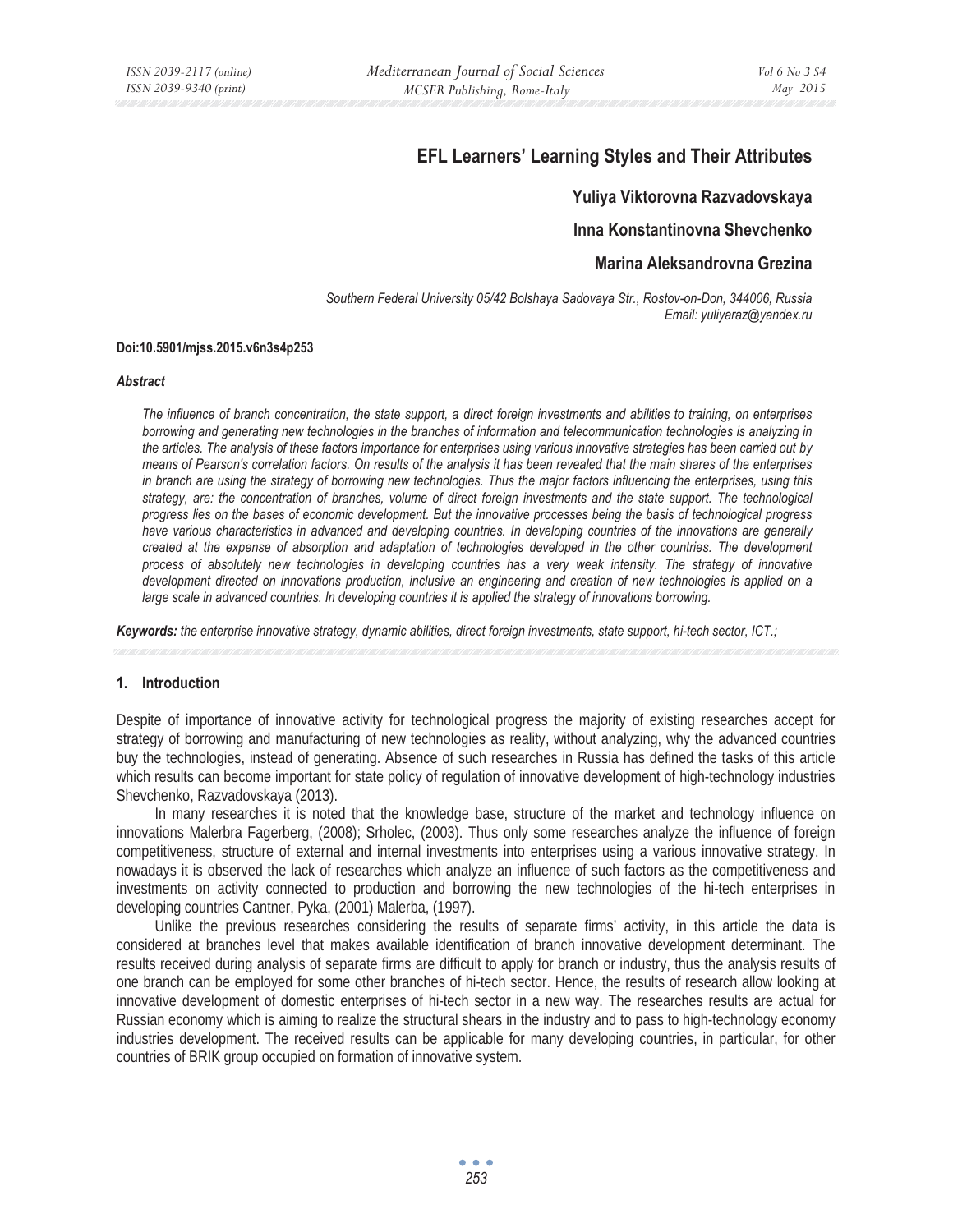## **2. Theory and Hypotheses**

By the present moment there were some actual directions of research of connection existing between the innovations and industry growth in developing countries. It is macro - and microeconomic directions in which is noted that the development of innovative system can occur in two ways. The first way assumes the international transfer of technologies. I.e. an application of strategy of new technologies being borrowed at the expense of technologies exporting through the direct foreign investments and transnational corporations Shevchenko, Razvadovskaya (2014). The effects from new technologies and the scale of their distribution can be unequal in different countries. It depends on ability of the countries effectively to absorb the new technologies Lall, (1992) Park, (1999). Hence, the level of innovative development depends not just on access to new technologies, but also from absorbing abilities of the country Cohen, Levinthal, (1989). In the report of the World Bank it is said that the absorbing possibilities of the country depend on many factors, including the literacy level of engineering staff, investment climate and institutional structure as well.

Thus, in this article an attempt is undertaken in order to reveal the dependence between the concentration, foreign competition, level of knowledge, state support and strategy of innovative development in ICT branch. On the analysis of theoretical provisions on this perspective it is formed the hypotheses which equity will be established by means of analysis of empirical material and modeling.

## *2.1 Concentration of the branch.*

Concentration of branch plays an important role in definition of enterprise strategy. According to theory of industrial organization the branch structure creates a behavior of the firms that in turn defines the branch productivity Scherer, Ross (1990). The support of this thesis is provided also by other researches Donsimoni, Geroski, Jacquemin (1990); Belman, Heywood (1984). Analyzing the literature concerning the organizational efficiency in the branch it is possible to draw the conclusion that the competitive pressure in the branch leads to more effective work of the enterprises. The high competition stimulates the development of innovations, professional improvement and development of new administrative solutions in the branch. At low concentration of the branch the effective distribution of resources [weakens. According to hypothesis about X-efficiency the absence of competition raises inefficiency of production and drives to increase in expenses Lawrence, Lorsch (1967).

*Hypothesis 1. High concentration in the branch will strongly influence the enterprises buying and creating the technologies.* 

## *2.2 Direct foreign investments.*

The direct foreign investments promote an economic growth in host countries directly and indirectly. They assist an employment, increase of competences, and also a creation of new technologies in the host country. FDI represent the most important and cheapest source of direct technologies transfer to developing countries Buisseret, Cameron, Georghiou, (1995).

*Hypothesis 2. FDI will influence more strongly on enterprises which are using the strategy of borrowing the new technologies.* 

## *2.3 Dynamic abilities to training.*

In many researches it was discovered an inverse relationship between the quality of the human capital and activities on new technologies production. At these researches it was proved an importance of knowledge modulation, as the mechanism for promoting the innovations creation Brown, Duguid, (1991); Jaffe, Trajtenberg, (1993). The intensity of workers qualification is one of the main characteristics of the knowledge base in the branch Malerba, Orsenigo, (2000). The qualification of workers is the characteristic of their skills and encloses the contribution to creation of new technology cost. Extension of the knowledge base renders a direct impact on the enterprises taken with development of new technologies.

*Hypothesis3. A high level of ability to training positively influences on enterprises making new technologies.* 

## *2.4 State support.*

The main priority with support of branch is presented the importance in technological progress Fonotov (2013) Djankov,

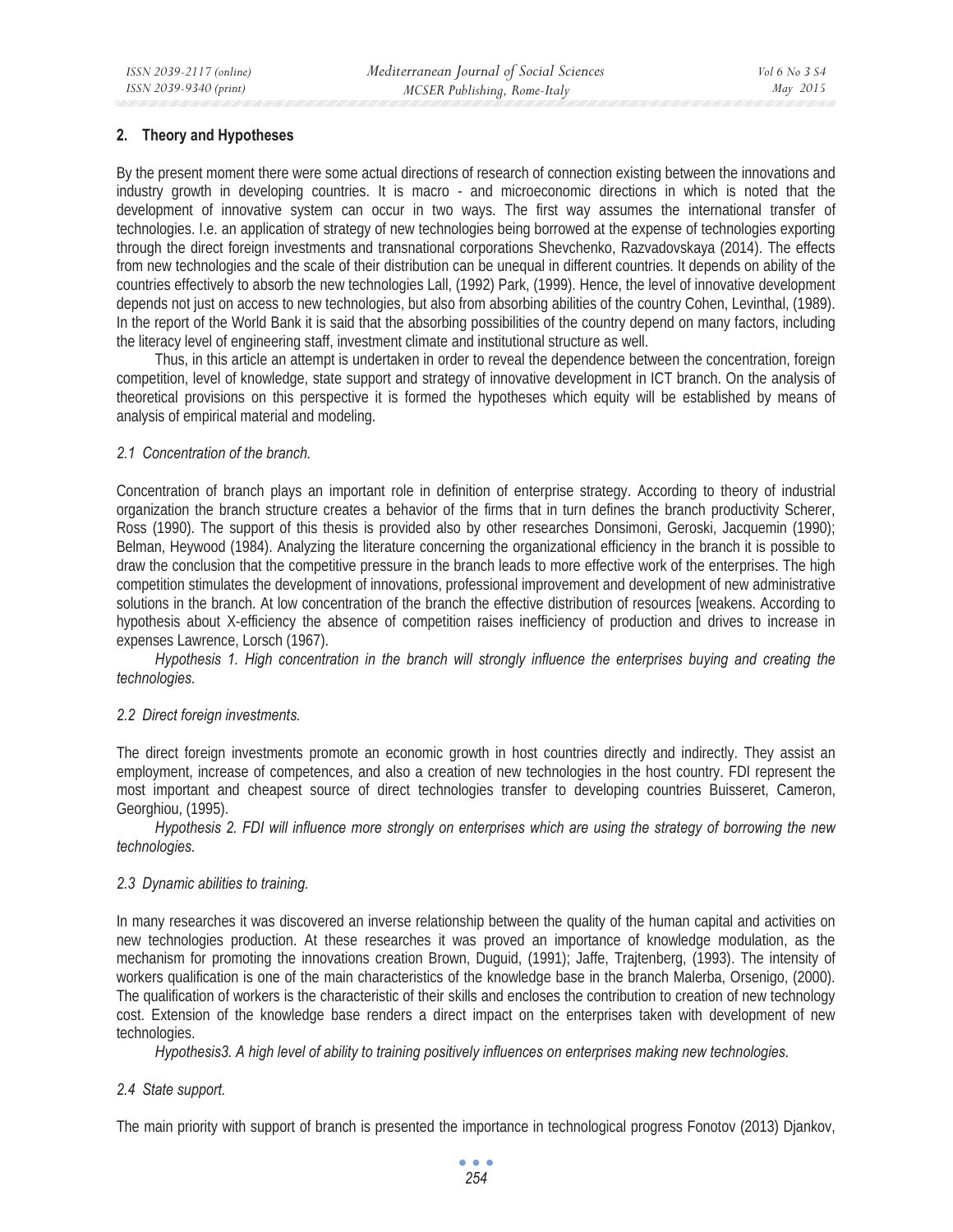| ISSN 2039-2117 (online) | Mediterranean Journal of Social Sciences | Vol 6 No 3 S4 |
|-------------------------|------------------------------------------|---------------|
| ISSN 2039-9340 (print)  | MCSER Publishing, Rome-Italy             | May 2015      |

Hoekman, (2000). In connection to this argument the main objects of the state subsidies in Russia are the hightechnology industries, including ICT. Due to that the state intervention into innovative policy is connected with own innovative potential development, the main part of the state investments will be concentrated in the domestic enterprises occupied with development of new technologies. Such subsidies shall influence positively on upswing of research works activity in organizations occupied with new technologies engineering.

*Hypothesis5. The state investments exert an influence more strongly on enterprises which are using the strategy of new technologies productions.* 

### **3. Data and Methodology**

In this research the panels of Russian statistical data compendium utilize since 2005 till 2012 on the branch of information and telecommunication technologies are used. The value of the given branch in innovative development of Russian economy is difficult for overestimating Ganichev (2013). For calculation of indicators the data of statistical year-books «Information oriented society», «Indicators of innovative activity», "Industry" were used. As the analysis unit in this research the branch acts. All enterprises of branch are divided into the enterprises buying technologies (borrowing strategy) and the enterprises creating technologies. For analysis of influence of industry architecture on the enterprises manufacturing and buying technologies the dependent and independent variables are used.

The technologies production: the ratio of expenses on development of new technologies and products to total number of firms in the branch. The higher in the branch the share of firms manufacturing the new technologies, the higher own innovative potential and the closer is branch to technological border Hoekman, Maskus, Saggi, (2005).

The technologies borrowing: the ratio of expenses on purchasing the new technologies and products to the total number of firms into the branch.

#### *3.1 The variables dependent*

The direct foreign investments: the ratio of direct foreign investments volume to the total amount of investments into the branch.

Internal abilities to training: the ratio of workers number with the highest level of qualification to the total number of workers in the branch. The higher the indicator the higher the intensity speed of training dynamic aptitudes.

The state support: the ratio of the state investments to the total amount of investments into the branch.

Concentration of the branch: the ratio of the volume of the branch enterprises release to the total number of enterprises in the branch. The higher the indicator the higher a concentration in the branch and the more intensive the internal competition is.

Outsourcing: the ratio of expenses on off-site organizations services to the total amount of expenses on ICT in the branch.

The outlays of Russian organizations on training of employees connected to utilization of ICT: the ratio of outlays of Russian organizations on employees training connected to ICT to the total number of outlays in the branch.

## *3.2 The technology of analysis*

For analysis of industry architecture influence on the enterprises borrowing and manufacturing the new technologies have been worked out the estimated equations:

Borrowing the technologies = (borrowing firms) + (volume of production) + (year) + (FDI + internal knowledge + the state investments) + (concentration + abilities to training + outsourcing) + mistake

Production of technologies = (manufacturing firms) + (volume of production) + (year) + (FDI + internal knowledge + the state investments) + (concentration + outsourcing + abilities to training) + mistake

The equations involve with the variable and constant factors. The system of the equations contains unknown parameters. Therefore the assessment of the equations occurs with the help of the method of smallest squares. The equations involve with indicators of the enterprises borrowing and manufacturing the new technologies that allows considering them as mutually dependent.

## **4. Empirical Analysis**

For carrying out the correlation and regression analysis in research it is used the package of the statistical programs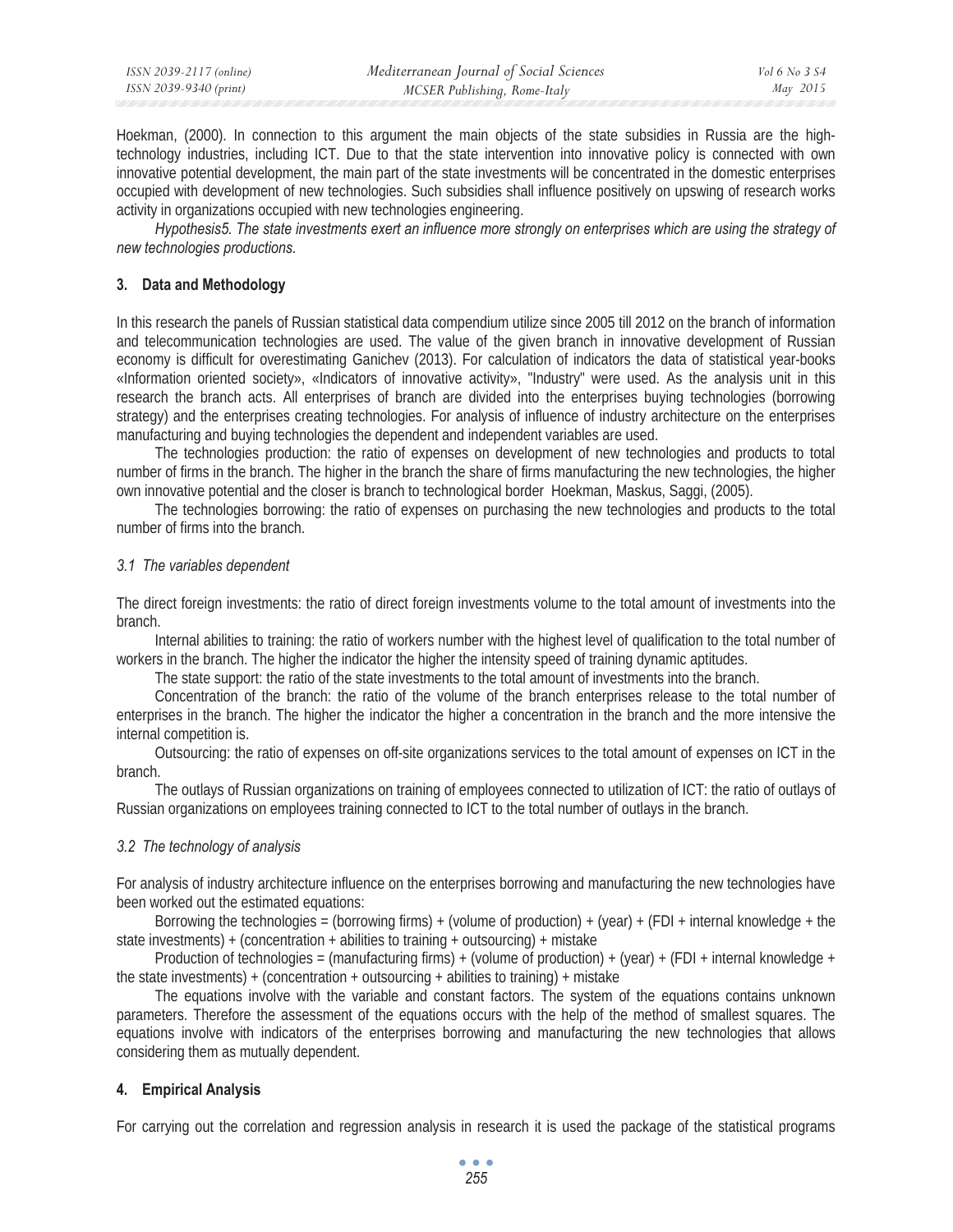SPSS 11.0.

The greatest interest represent causal-investigatory relations between the phenomena of the innovative sphere of the state development that allows to reveal the factors, making the greatest impact on process of production and borrowing the new technologies. For calculation of parameters  $\alpha_0$ ,  $\alpha_1$ ,  $\alpha_2$ , ...,  $\alpha_n$  numerical values it was used the previously cumulative massif of observations for the period since 2005 till year 2011. The results of analysis are provided in table 1.

Regression analysis results (tab. 1) have not revealed an extent of exogenous factors influence on endogenous factors that accounts for by the low number of presented surveillance file on studied process and considered factors joint development.

On the first step of the factorial analysis procedure in the research there is standardization of variables preset values (z-transformation) takes place that allows to solve an objective of data normalizing; then by means of standardized values the calculation of correlation Pearson factors between the considered variables has been carried out. Initial element for further calculations was the correlation matrix. For which construction it was defined, so-called, own values and complying to them own vectors of matrix diagonal elements.

**Table 1.** The results of correlative and regressive analyses

|              |                                |                                                             | <b>Technologies Production</b>                                                                                                                                                                                                                                                                                                                                                                                                |                                                                                                                                                                                                       |                           |
|--------------|--------------------------------|-------------------------------------------------------------|-------------------------------------------------------------------------------------------------------------------------------------------------------------------------------------------------------------------------------------------------------------------------------------------------------------------------------------------------------------------------------------------------------------------------------|-------------------------------------------------------------------------------------------------------------------------------------------------------------------------------------------------------|---------------------------|
|              | Linear Regression<br>Equations | Dispersion Diagram and<br>Scheme of Regression<br>Equations | <b>Factors of Linear Correlation</b><br>and Determination                                                                                                                                                                                                                                                                                                                                                                     | F-criteria of<br>Fisher                                                                                                                                                                               | t-statistic of<br>Student |
| Year<br>2011 | $\hat{y} = 0x + 477.17$        |                                                             | $r_{xy}=\frac{n\sum x_iy_i-\sum x_i\sum y_i}{\sqrt{\Big(n\sum x_i^2-\big(\sum x_i\big)^2\Big)\Big(n\sum y_i^2-\big(\sum y_i\big)^2\Big)}}=$<br>$6 \cdot 10416.6211 - 21.83 \cdot 2863.02 \hspace{20pt} \approx 0 \, ;$<br>$\sqrt{(6\cdot 227.5567 - 21.83^2)(6\cdot 1366147.2534 - 2863.02^2)}$                                                                                                                               | $F_{\rm{tabl}} \approx 7.7086 \ , \nonumber \ \Gamma_{\rm{fau}} = \frac{r_{2g}^2}{1-r_{\rm{r1}}^2} (n-2) = \frac{0}{1-0} \cdot (6-2) \approx 0 \, ; \quad t_{\rm{tabl}} \approx 2.7764 \ , \nonumber$ |                           |
|              |                                |                                                             | <b>Borrowing the technologies</b>                                                                                                                                                                                                                                                                                                                                                                                             |                                                                                                                                                                                                       |                           |
| Year<br>2011 | $\hat{y} = 0x + 320.35$        | 250<br>150<br>154                                           | $\boxed{ \begin{aligned} r_{xy} = \frac{n \sum x_i y_i - \sum x_i \sum y_i}{\sqrt{(n \sum x_i^2 - (\sum x_i)^2)(n \sum y_i^2 - (\sum y_i)^2)}} \cdot \mathbf{F}_{\mathbf{tabl}} \approx 7.7086 \; , \\ \frac{r_{xy}^2}{6 \cdot 6993.2405 - 21.83 \cdot 1922.1} \quad \  \, \text{and} \; \\ \text{where} \; r_{xy} = \frac{r_{xy}^2}{1 - r_{xy}^2} (n-2) = \frac{0}{1 - 0} \cdot (6 - 2) \approx 0 \, ; \; t_{\mathbf{tabl}}$ |                                                                                                                                                                                                       |                           |

The factorial analysis was carried out for identification of degree of variables dependence on development of the enterprises buying or creating the technologies. As a result of carried-out factorial analysis, 6 factors (see table 2) have been selected.

From table 2 it is visible that there 6 own values are surpassing the unit that means the selection of six factors is done. The first factor explains 32,475 % of the summary dispersion, the second factor of 13,569 %, the third - 11,221 %, the fourth factor - 5,833 %, the fifth factor - 4,882 % and the sixth factor - 3,861 %.

**Table 2.** The explained cumulative dispersion(production of technologies and technologies borrowing)

| Component |       | Initial own values | Rotated summary of loading square |        |              |
|-----------|-------|--------------------|-----------------------------------|--------|--------------|
|           | Sum   | % dispersion       |                                   | Sum    | % dispersion |
|           | 10.21 | 32.475             | 32,475                            | 12,340 | 32.475       |
|           | 9.07  | 13.569             | 46,043                            | 5,156  | 13.569       |
|           | 8.264 | 11,221             | 57,264                            | 4,264  | 11,221       |
|           | 6.217 | 5,833              | 63.097                            | 2.217  | 5,833        |
| b         | 4.855 | 4.882              | 67.980                            | 1,890  | 4,882        |
|           | 1.467 | 3.861              | 71.840                            | 1,007  | 3,861        |

Selection method: The main components analyses.

To explain the selected factors the turned matrix (tab. 3,4) allows. On matrix diagonal in block view the factorial loadings of six factors are located. The variables are inside of one block, are sorted in decreasing order of factorial loadings. As it has already been noted, the factorial loadings should be understood as the correlation coefficients between the variables and factors.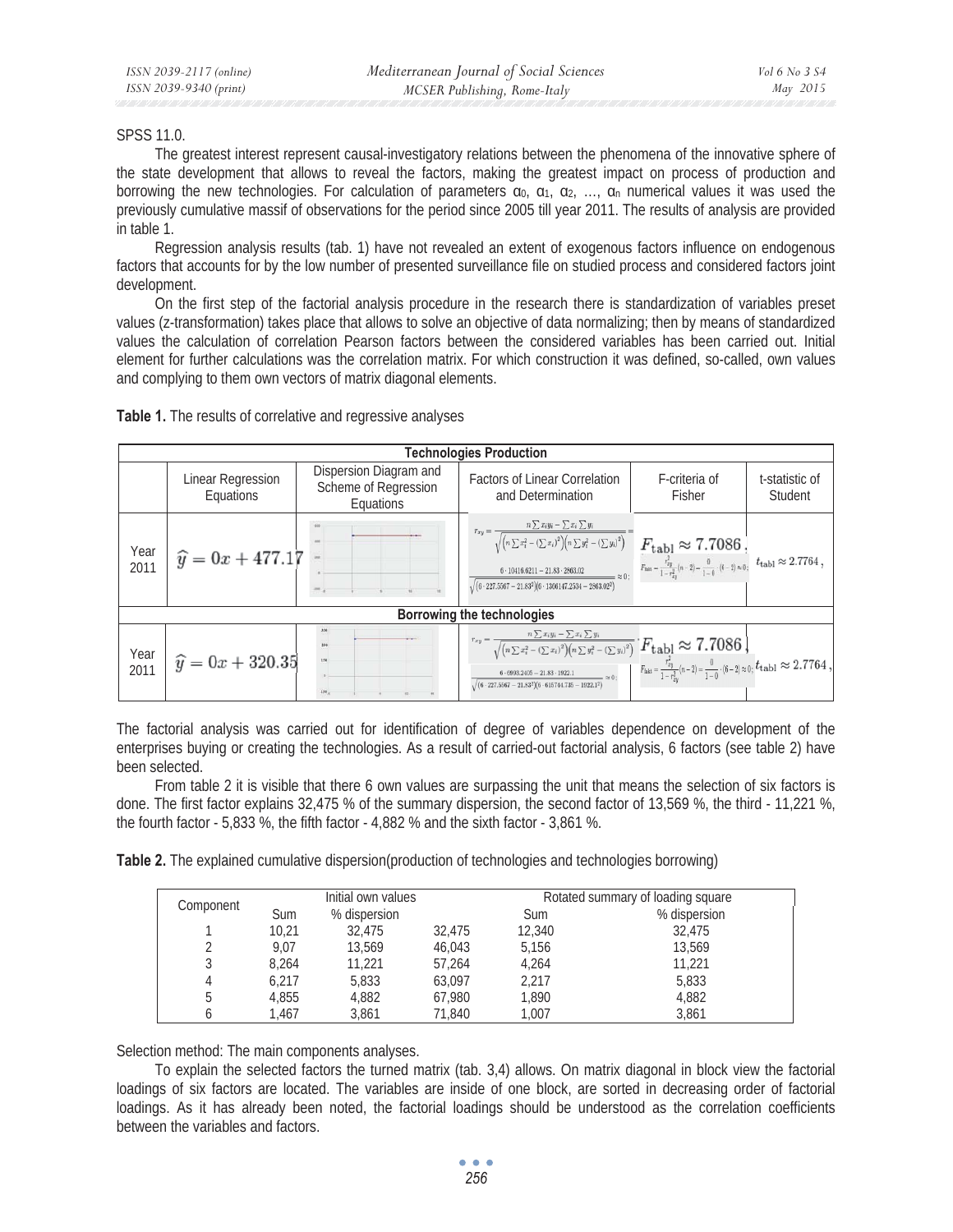## **Table 3.** Results of the factorial analysis (production of technologies)

| Variables name                                      |               | Indicators for calculation |              |                  | Factor                   |               |                       |                        |  |  |
|-----------------------------------------------------|---------------|----------------------------|--------------|------------------|--------------------------|---------------|-----------------------|------------------------|--|--|
|                                                     |               |                            | $\mathbf{1}$ | $\overline{2}$   | 3                        | 4             | 5                     | 6                      |  |  |
| Concentration of the branch                         | $2005 - 6,06$ | 85,85                      | 0,704        | $\overline{111}$ | $\frac{1}{2}$            | $\frac{1}{2}$ | $\iota\,\iota\,\iota$ | $\cdots$               |  |  |
|                                                     | $2006 - 6,95$ | 83,40                      |              |                  |                          |               |                       |                        |  |  |
|                                                     | $2007 - 6,12$ | 74,36                      |              |                  |                          |               |                       |                        |  |  |
|                                                     | $2008 - 8,24$ | 72,40                      |              |                  |                          |               |                       |                        |  |  |
|                                                     | 2009 - 10,02  | 69,84                      |              |                  |                          |               |                       |                        |  |  |
|                                                     | $2010 - 9,87$ | 170,09                     |              |                  |                          |               |                       |                        |  |  |
|                                                     | 2011 - 10,21  | 477,17                     |              |                  |                          |               |                       |                        |  |  |
| Russian organizations outlays on personnel training | $2005 - 0,01$ | 85,85                      |              | 0,681            | $\overline{\phantom{a}}$ | $\cdots$      | 111                   | $\bar{t}$ is $\bar{t}$ |  |  |
| connected to use of ICT                             | $2006 - 0,01$ | 83,40                      |              |                  |                          |               |                       |                        |  |  |
|                                                     | $2007 - 0,01$ | 74,36                      |              |                  |                          |               |                       |                        |  |  |
|                                                     | $2008 - 0,01$ | 72,40                      |              |                  |                          |               |                       |                        |  |  |
|                                                     | $2009 - 0,01$ | 69,84                      |              |                  |                          |               |                       |                        |  |  |
|                                                     | $2010 - 0,01$ | 170,09                     |              |                  |                          |               |                       |                        |  |  |
|                                                     | $2011 - 0.01$ | 477,17                     |              |                  |                          |               |                       |                        |  |  |
| The state support                                   | $2005 - 0,1$  | 85,85                      | $\cdots$     | $\overline{111}$ | $0,532$                  |               | $\cdots$              | 111                    |  |  |
|                                                     | $2006 - 0,1$  | 83,40                      |              |                  |                          |               |                       |                        |  |  |
|                                                     | $2007 - 0,06$ | 74,36                      |              |                  |                          |               |                       |                        |  |  |
|                                                     | $2008 - 0,09$ | 72,40                      |              |                  |                          |               |                       |                        |  |  |
|                                                     | $2009 - 0,11$ | 69,84                      |              |                  |                          |               |                       |                        |  |  |
|                                                     | $2010 - 0,11$ | 170,09                     |              |                  |                          |               |                       |                        |  |  |
|                                                     | $2011 - 0,24$ | 477,17                     |              |                  |                          |               |                       |                        |  |  |
| Direct foreign investments                          | $2005 - 0.02$ | 85,85                      | $\cdots$     | $\cdots$         | $\overline{111}$         | 0,428         | $\bar{m}$             | $\cdots$               |  |  |
|                                                     | $2006 - 0,02$ | 83,40                      |              |                  |                          |               |                       |                        |  |  |
|                                                     | $2007 - 0.02$ | 74,36                      |              |                  |                          |               |                       |                        |  |  |
|                                                     | $2008 - 0,04$ | 72,40                      |              |                  |                          |               |                       |                        |  |  |
|                                                     | $2009 - 0.08$ | 69,84                      |              |                  |                          |               |                       |                        |  |  |
|                                                     | $2010 - 0,07$ | 170,09                     |              |                  |                          |               |                       |                        |  |  |
|                                                     | $2011 - 0,07$ | 477,17                     |              |                  |                          |               |                       |                        |  |  |
| Outsorting                                          | $2005 - 0,16$ | 85,85                      | $\cdots$     | $\cdots$         | $\cdots$                 | $\mathbf{u}$  | 0,386                 | $\overline{111}$       |  |  |
|                                                     | $2006 - 0,17$ | 83,40                      |              |                  |                          |               |                       |                        |  |  |
|                                                     | $2007 - 0,19$ | 74,36                      |              |                  |                          |               |                       |                        |  |  |
|                                                     | $2008 - 0.18$ | 72,40                      |              |                  |                          |               |                       |                        |  |  |
|                                                     | $2009 - 0,19$ | 2009 - 69,84               |              |                  |                          |               |                       |                        |  |  |
|                                                     | $2010 - 0,19$ | 170,09                     |              |                  |                          |               |                       |                        |  |  |
|                                                     | $2011 - 0.2$  | 477,17                     |              |                  |                          |               |                       |                        |  |  |
| Aptitudes for training                              | $2005 - 7,5$  | 85,85                      | $\cdots$     | $\cdots$         | 111                      | $\frac{1}{2}$ | $\overline{111}$      | 0,356                  |  |  |
|                                                     | $2006 - 6,8$  | 83,40                      |              |                  |                          |               |                       |                        |  |  |
|                                                     | $2007 - 6,4$  | 74,36                      |              |                  |                          |               |                       |                        |  |  |
|                                                     | $2008 - 6,8$  | 72,40                      |              |                  |                          |               |                       |                        |  |  |
|                                                     | 2009 - 10,1   | 69,84                      |              |                  |                          |               |                       |                        |  |  |
|                                                     | $2010 - 10,7$ | 170,09                     |              |                  |                          |               |                       |                        |  |  |
|                                                     | $2011 - 11,1$ | 477,17                     |              |                  |                          |               |                       |                        |  |  |

# **Table 4.** The results of factor analyses (borrowing of technologies)

| Coefficient name           | Indicators for calculation |        |       | Factor |     |     |       |     |     |  |  |
|----------------------------|----------------------------|--------|-------|--------|-----|-----|-------|-----|-----|--|--|
|                            |                            |        |       |        | 2   | 3   | 4     | 5   | 6   |  |  |
| Branch concentration       | $2005 - 6,06$              | 133.92 |       | 0,985  | 111 | 111 | 111   | 111 | 111 |  |  |
|                            | $2006 - 6,95$              | 127,10 |       |        |     |     |       |     |     |  |  |
|                            | $2007 - 6.12$              | 132,20 |       |        |     |     |       |     |     |  |  |
|                            | $2008 - 8.24$              | 141,80 |       |        |     |     |       |     |     |  |  |
|                            | 2009 - 10.02               | 175,88 |       |        |     |     |       |     |     |  |  |
|                            | $2010 - 9.87$              | 166.76 |       |        |     |     |       |     |     |  |  |
|                            | $2011 - 10.21$             | 320,35 |       |        |     |     |       |     |     |  |  |
| Direct foreign investments | $2005 - 0.02$              | 133,92 | 85,85 | 111    | 111 | 111 | 0,758 | 111 | 111 |  |  |
|                            | $2006 - 0.02$              | 127,10 | 40,5  |        |     |     |       |     |     |  |  |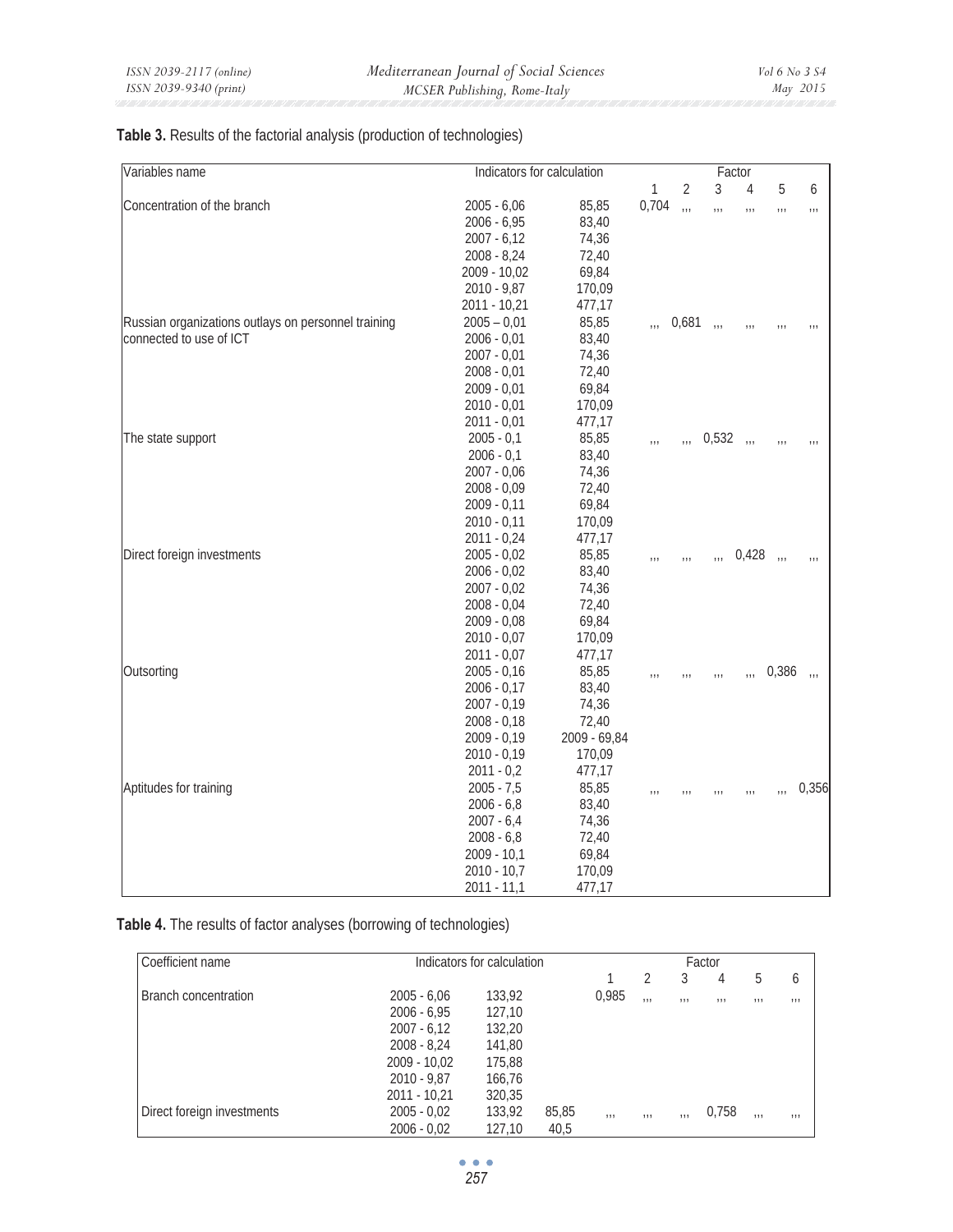| ISSN 2039-2117 (online)<br>ISSN 2039-9340 (print) | Mediterranean Journal of Social Sciences<br>MCSER Publishing, Rome-Italy |        |        |                  |       |       |     | Vol 6 No 3 S4<br>May 2015 |       |
|---------------------------------------------------|--------------------------------------------------------------------------|--------|--------|------------------|-------|-------|-----|---------------------------|-------|
|                                                   | $2007 - 0.02$                                                            | 132,20 | 74,36  |                  |       |       |     |                           |       |
|                                                   | $2008 - 0.04$                                                            | 141,80 | 72,40  |                  |       |       |     |                           |       |
|                                                   | $2009 - 0.08$                                                            | 175,88 | 69,84  |                  |       |       |     |                           |       |
|                                                   | $2010 - 0.07$                                                            | 166,76 | 170,09 |                  |       |       |     |                           |       |
|                                                   | $2011 - 0.07$                                                            | 320,35 | 477,17 |                  |       |       |     |                           |       |
| The state support                                 | $2005 - 0.1$                                                             | 133,92 | 85,85  | $\frac{1}{2}$    | 111   | 0,633 | 111 | 111                       | 111   |
|                                                   | $2006 - 0,1$                                                             | 127,10 | 83,40  |                  |       |       |     |                           |       |
|                                                   | $2007 - 0.06$                                                            | 132,20 | 74,36  |                  |       |       |     |                           |       |
|                                                   | $2008 - 0,09$                                                            | 141,80 | 72,40  |                  |       |       |     |                           |       |
|                                                   | $2009 - 0,11$                                                            | 175,88 | 69,84  |                  |       |       |     |                           |       |
|                                                   | $2010 - 0,11$                                                            | 166,76 | 170,09 |                  |       |       |     |                           |       |
|                                                   | $2011 - 0.24$                                                            | 320,35 | 477,17 |                  |       |       |     |                           |       |
| Outlays of Russian organizations on               | $2005 - 0.01$                                                            | 133,92 | 85,85  | $\overline{111}$ | 0,495 | 111   | 111 | 111                       | 111   |
| training of personnel connected with use          | $2006 - 0.01$                                                            | 127,10 | 83,40  |                  |       |       |     |                           |       |
| of ICT                                            | $2007 - 0.01$                                                            | 132,20 | 74,36  |                  |       |       |     |                           |       |
|                                                   | $2008 - 0.01$                                                            | 141,80 | 72,40  |                  |       |       |     |                           |       |
|                                                   | $2009 - 0.01$                                                            | 175,88 | 69,84  |                  |       |       |     |                           |       |
|                                                   | $2010 - 0,01$                                                            | 166,76 | 170,09 |                  |       |       |     |                           |       |
|                                                   | $2011 - 0.01$                                                            | 320,35 | 477,17 |                  |       |       |     |                           |       |
| Aptitudes for training                            | $2005 - 7.5$                                                             | 133,92 | 85,85  | 111              | 111   | 111   | 111 | 111                       | 0,456 |
|                                                   | $2006 - 6,8$                                                             | 127,10 | 83,40  |                  |       |       |     |                           |       |
|                                                   | $2007 - 6,4$                                                             | 132,20 | 74,36  |                  |       |       |     |                           |       |
|                                                   | $2008 - 6,8$                                                             | 141,80 | 72,40  |                  |       |       |     |                           |       |
|                                                   | 2009 - 10,1                                                              | 175,88 | 69,84  |                  |       |       |     |                           |       |
|                                                   | $2010 - 10,7$                                                            | 166,76 | 170,09 |                  |       |       |     |                           |       |
|                                                   | $2011 - 11,1$                                                            | 320,35 | 477,17 |                  |       |       |     |                           |       |
| Outsorting                                        | $2005 - 0.16$                                                            | 133,92 | 85,85  | 111              | 111   | 111   | 111 | 0,386                     | 111   |
|                                                   | $2006 - 0.17$                                                            | 127,10 | 83,40  |                  |       |       |     |                           |       |
|                                                   | 2007 - 0,19                                                              | 132,20 | 74,36  |                  |       |       |     |                           |       |
|                                                   | $2008 - 0,18$                                                            | 141,80 | 72,40  |                  |       |       |     |                           |       |

## **5. The Results of the Analysis**

The results of analysis testify that such factors as concentration of branch, direct foreign investments, the state support, outlays for training of employees and outsourcing with different degree influence ton he enterprises productions using the strategy and borrowing strategy.

175,88 69,84 166,76 170,09<br>320,35 477,17 477,17

2009 - 0,19 2010 - 0,19 2011 - 0,2

Such indicator as concentration of branch more influences on the enterprises which use the strategy of technologies borrowing and is equal 0,985, besides that for the enterprises using the production strategy this indicator is equal 0,704.

The second on its importance factor, for enterprises using the strategy of new technologies production are the costs of the Russian organizations on employees training connected with ICT. For this group of companies the indicator is equal 0,681, and for the enterprises using the borrowing strategy - 0,495.

On the third place on importance of influence on activity of the enterprises manufacturing new technologies there is the state support which is considered as the state investments. This indicator is equal 0,532 for the enterprises manufacturing new technologies and 0,633 for the enterprises using the borrowing strategy.

The received results disprove the hypothesis that the state support will influence in more extent onto enterprises employing the strategy of new technologies productions. The results of the analysis testify that the state support exert strong influence on both groups of entities, with little deviation in favor of the enterprises borrowing the new technologies. This tendency can be connected with that the public financing is used by enterprises for purchasing the new technologies in the countries advanced. That also is a positive tendency at stage of technological base accumulation, the knowledge base in the conditions of developing economy.

The least value has such factors as an outsourcing and the aptitudes to training which values are equal 0,386 and 0,356 for the enterprises using the strategy of new technologies production. The importance of these factors is not essential, nevertheless, the abilities to training are very significant indicator of the enterprises of high-technology